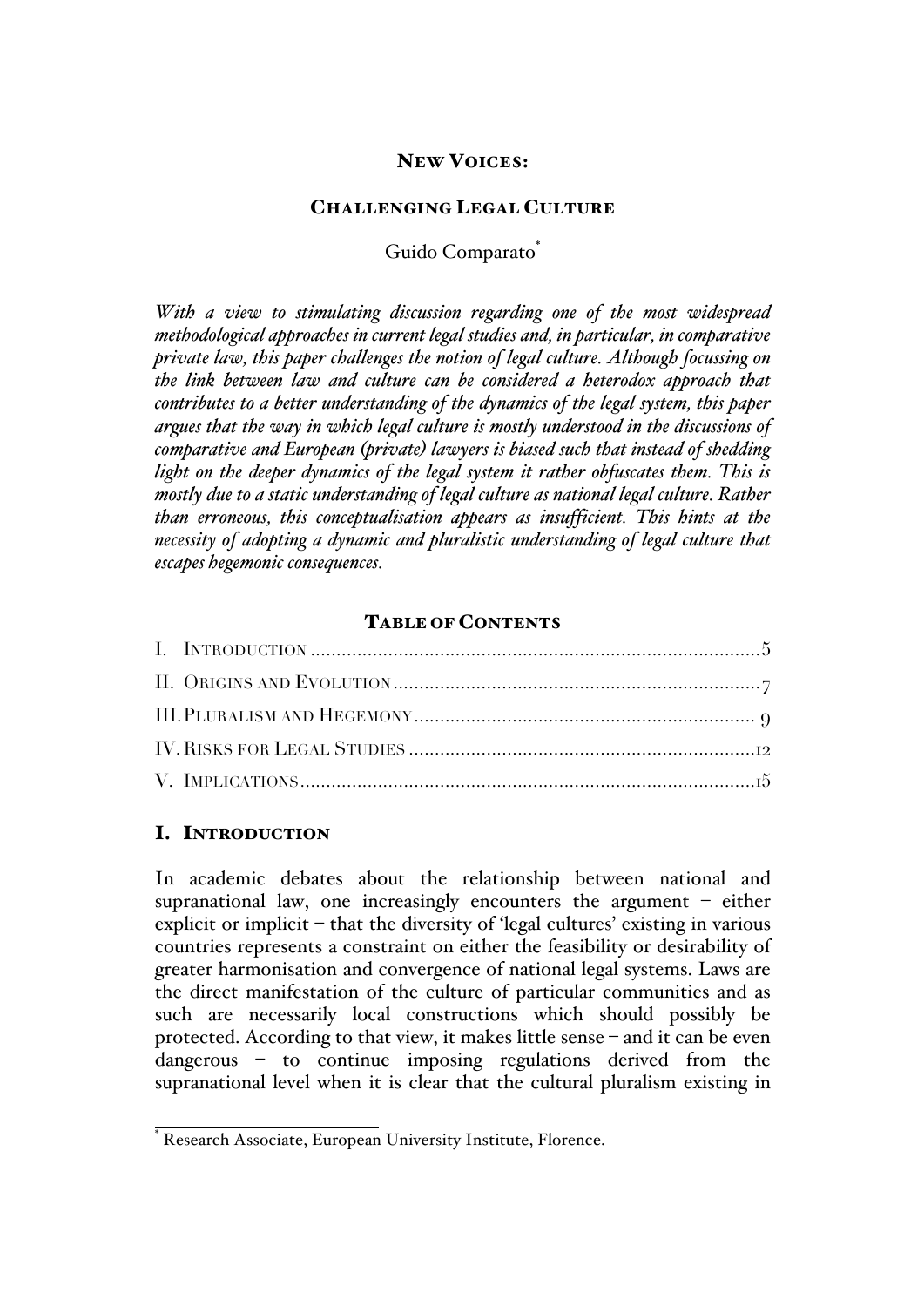different nations will necessary lead to regulatory failure. In this sense, not only positive laws and the practices of legal operators differ, but even the cultural diversity of citizens impacts and indirectly shapes the law.<sup>1</sup> This approach, which is widely used in academic as well as political debates about the Europeanisation of law, is in reality built upon the broader comparative law concept of the impossibility of legal transplants and the legal sociological literature on the distinction between legal and social rules. Applied in the European context, which we can take here as a recurring and revealing example to give substance to more notional considerations, such an approach represents a strong and interesting reaction to the now traditional and 'orthodox' view among EU lawyers that law can be used to produce integration of legal systems and shape legal cultures<sup>2</sup> rather than depend upon them. That view poses virtually no conceptual limits on the possibilities of supranational law and tends to disregard its concrete impact in specific contexts. Indeed, the cultural argument has been of fundamental importance especially in the extensive discussions about the Europeanisation of private law, but re-emerges in different forms also in the debates among public lawyers about the 'constitutional identities' of the Member States, let alone in the political discourse. What are, in reality, distinct notions of legal culture and legal identity tend to merge in lawyers' discussions so that references to legal culture in this sense entail a defence of cultural pluralism and the protection of one's identity. To cope with this cultural critique, advocates of Europeanisation are most likely to either deny the cultural dimension of legal rules<sup>3</sup> or, less frequently, to show that there is also a European dimension to legal culture, <sup>4</sup> often with a view to support the Europeanisation project. More seldom are attempts to deconstruct the notion of legal culture itself, either in its national or European dimension.<sup>5</sup> This paper argues that the latter approach is much needed.

<sup>&</sup>lt;sup>1</sup> For a wide range of contributions dealing with the different links between law and culture specifically in the European context, see T Wilhelmsson, E Paunio and A Pohjolainen (eds), *Private Law and the Many Cultures of Europe* (Alphen aan den Rijn: Kluwer 2007).<br><sup>2</sup> S Weatherill, 'Review of G Helleringer and K Purnhagen (eds) Towards a European

Legal Culture (Baden-Baden: Nomos 2014)' (2014) 51 Common Market Law Review 1851.

<sup>&</sup>lt;sup>3</sup> O Lando, 'The Principles of European Contract Law and the Lex Mercatoria', in J Basedow (ed), *Private Law in the International Arena / Privatrecht in der internationalen Arena. Liber Amicorum Kurt Siehr* (The Hague: T.M.C. Asser Press 2000) 396.

<sup>4</sup> V Reding, *The European Law Institute – Tracing the Path towards a European Legal Culture*, speech delivered at the opening of the European Law Institute in Vienna, 17 November 2011; MW Hesselink, *The New European Legal Culture* (Deventer: Kluwer

<sup>2001</sup>). <sup>5</sup> For a more critical account of the concept of legal culture, *see* R Michaels, 'Rechtskultur', in J Basedow, K Hopt, R Zimmermann (eds) *Handwörterbuch des*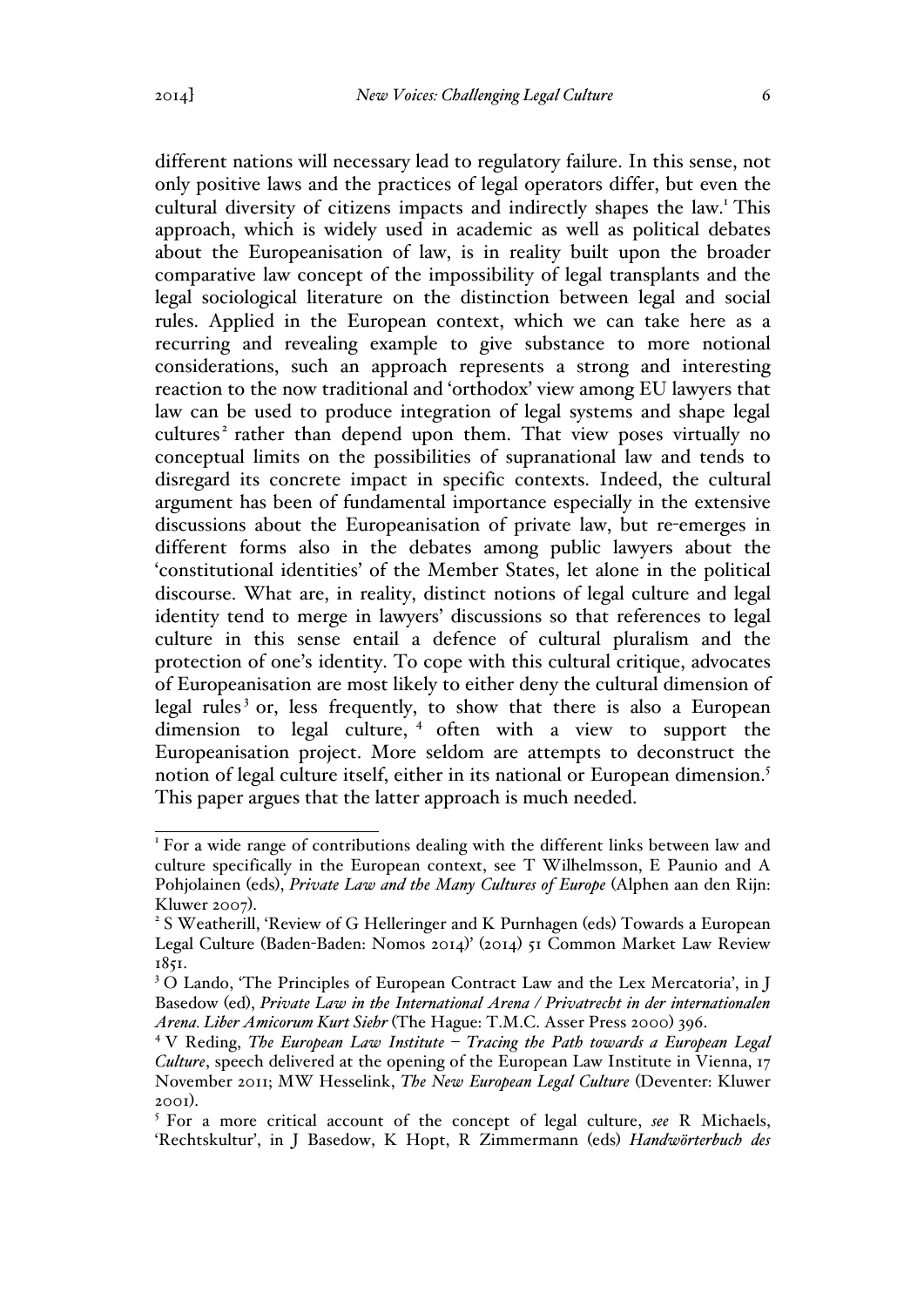To be sure, elaborated in scholarship we find a new deeper heterodox approach to analysing the dynamics of European legal integration that differs from the usual positivist and hierarchical approach. However, even if it is employed to challenge the general orthodox view of EU law, the new emphasis on cultural pluralism and the law is also at closer examination not a new and heterodox approach at all. Certainly, it represents a valuable broadening of the methodology most often employed in the study of law, which has traditionally been positivistic or dogmatic on the basis of the idea that there could be a 'pure' theory of law, which does not deny political elements that surround the legal rules but rather neglects them. Nevertheless, this short paper objects that even the employment of the notion of legal culture might lead to more orthodox outcomes than expected, paradoxically impoverishing rather than enriching the legal debate unless particular care is used when referring to the notion of 'legal culture'.

The aim of this paper is not to attempt to re-establish the supposed primacy of the traditional positivist view, which is focussed only on the law in the books and simplistically (or optimistically) assumes that the legal rule will be followed by its addressees producing social change. Nor does it suggest that law is a 'technical' matter independent of culture. Rather, the paper aims to critically address and reconstruct the only apparently heterodox approach focused on legal culture, suggesting that this relies on too static an understanding of culture. The main argument is that such use of legal culture presupposes homogeneity, de facto reproducing hegemony, which also explains its success as an argument to support particular legalpolitical projects. To show this, references to the evolution of the concept as well as to other disciplinary fields from which the notion is borrowed will be made throughout. The paper therefore initially sketches out the origins and development of the notion and later shows by means of simple examples how this concept might offer a misleading image of homogeneity within communities if interpreted in too static a way. It concludes by addressing the political potential of the references to that notion and suggests a dynamic and pluralist interpretation of culture as a more appropriate tool to describe the multifaceted interrelation between law and society.

### II.ORIGINS AND EVOLUTION

To support the claim that the success of the idea of legal culture is not evidence of the development of a new approach to law, it would be

 $\overline{a}$ *Europäischen Privatrechts. Band II* (Mohr/Siebeck: Tübingen 2009) 1255.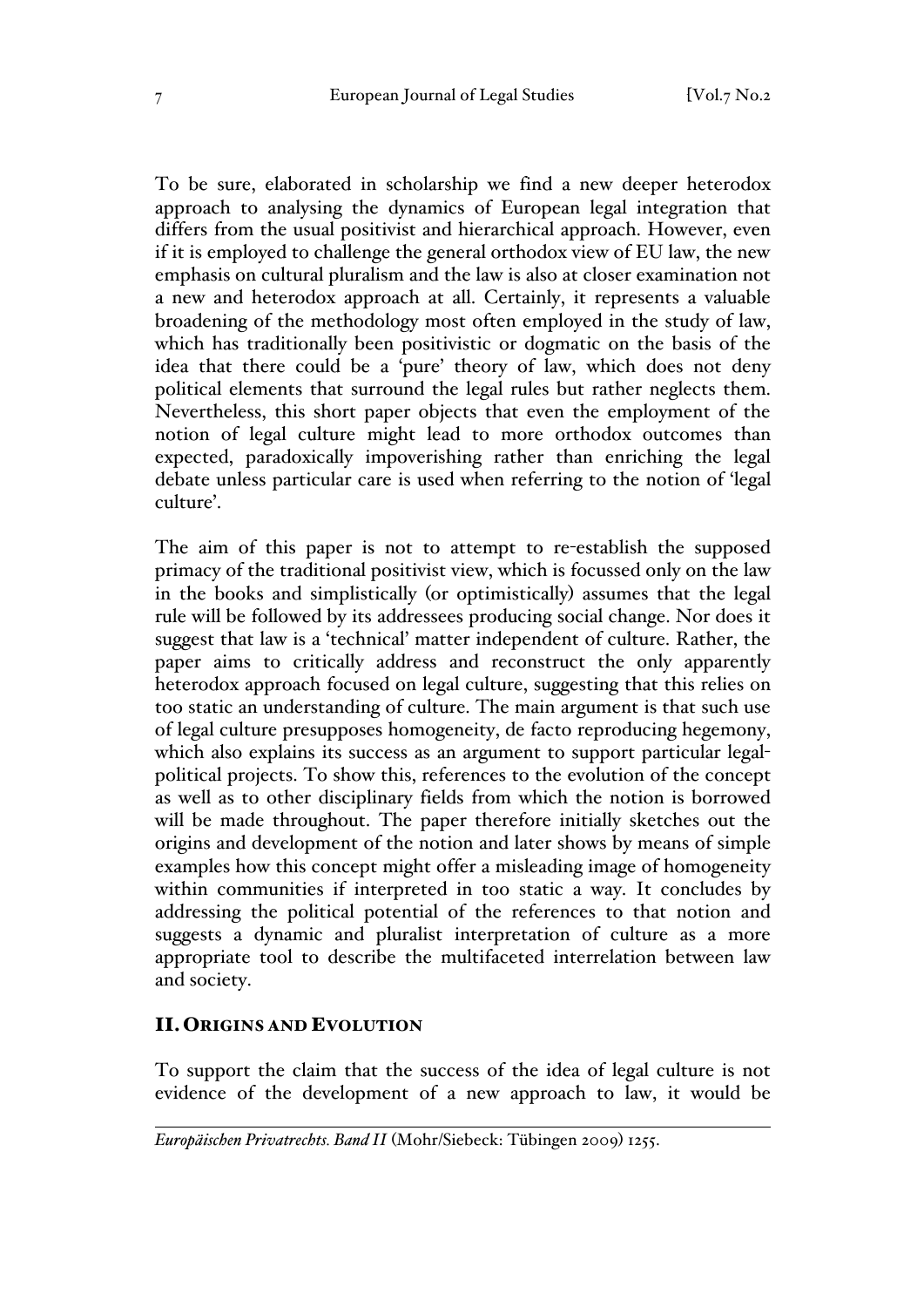sufficient to quickly turn an eye to (not only legal) history. This can also help us understand the ideological connotations of the approach as well as its limits. From history, becomes apparent that a wide range of adherents of extremely diverse methodological and political approaches to legal studies already employed similar arguments, from – most recently – critical scholars to – going back in history – communitarians, nationalists, romantics and all the way back to Aristotle at least. However, this does not yet tell us much, and it would be misguided to assume the continuity of an argument through such a long historical period without considering the changing context in which it developed and was employed. For this reason, if it were necessary to pin down a particularly revealing period in history that has most strongly shaped the current understanding of legal culture, one could certainly say that it was Romanticism. In the legal field, it was the German Historical School that mostly contributed to the development of the idea in its modern version, $6$  soon hijacked by nationalist movements linking the specificity of cultural traits with the rising idea of the nation state.<sup>7</sup>

Historians (not *legal* historians) have already explained how the rising nation state has required a nationalisation of culture in the first instance, as a (very successful) attempt to delineate some characteristic features holding together its own citizens and differentiate them from those of other nations. <sup>8</sup> Such a cultural understanding of the nation, or the *Kulturnation* as is well exemplified in the German terminology has been promoted by various means, including the creation of a common national press, a common educational system and, even plainly an 'invention' of the national tradition.<sup>9</sup> In addition, law has been  $-$  and still is being  $-$  used as an instrument for the State to shape popular culture.<sup>10</sup> It is neither possible nor necessary here to expand upon the huge debates in political

<sup>&</sup>lt;sup>6</sup> The deeper historical roots are revealed by J Schröder,'Zur Vorgeschichte der Volksgeistlehre. Gesetzgebungs- und Rechtsquellentheorie im 17. und 18. Jahrhundert (1992) 109 Zeitschrift der Savigny-Stiftung für Rechtsgeschichte. Germanistische Abteilung 1.

<sup>&</sup>lt;sup>7</sup> G Comparato, 'The Long Shadow of the Volksgeist, or: the Nationalist Dimension in European Private Law Debate' (2012) 8 European Review of Contract Law 245; H Dedek, 'When Law Became Cultivated: "European Legal Culture" between *Kultur* and Civilization', in G Helleringer and K Purnhagen (eds) *Towards a European Legal Culture* (Baden-Baden: Nomos 2014) 351.

<sup>8</sup> AM Thiesse, *La création des identités nationales : Europe XVIIIe-XXe siècle* (Paris: Editions du Seuil 1999).<br><sup>9</sup> EJ Hobsbawm, 'Introduction: Inventing Traditions' in EJ Hobsbawm and T Ranger

<sup>(</sup>ed), *The Invention of Tradition* (Cambridge: Cambridge University Press 1983) 1.<br><sup>10</sup> See, with a focus on the UK: S Hall, 'Popular culture and the State', in T Bennett,

C Mercer and J Woollacott (eds), *Popular Culture and Social Relations* (Milton Keynes: Open University Press 1986) 22-49.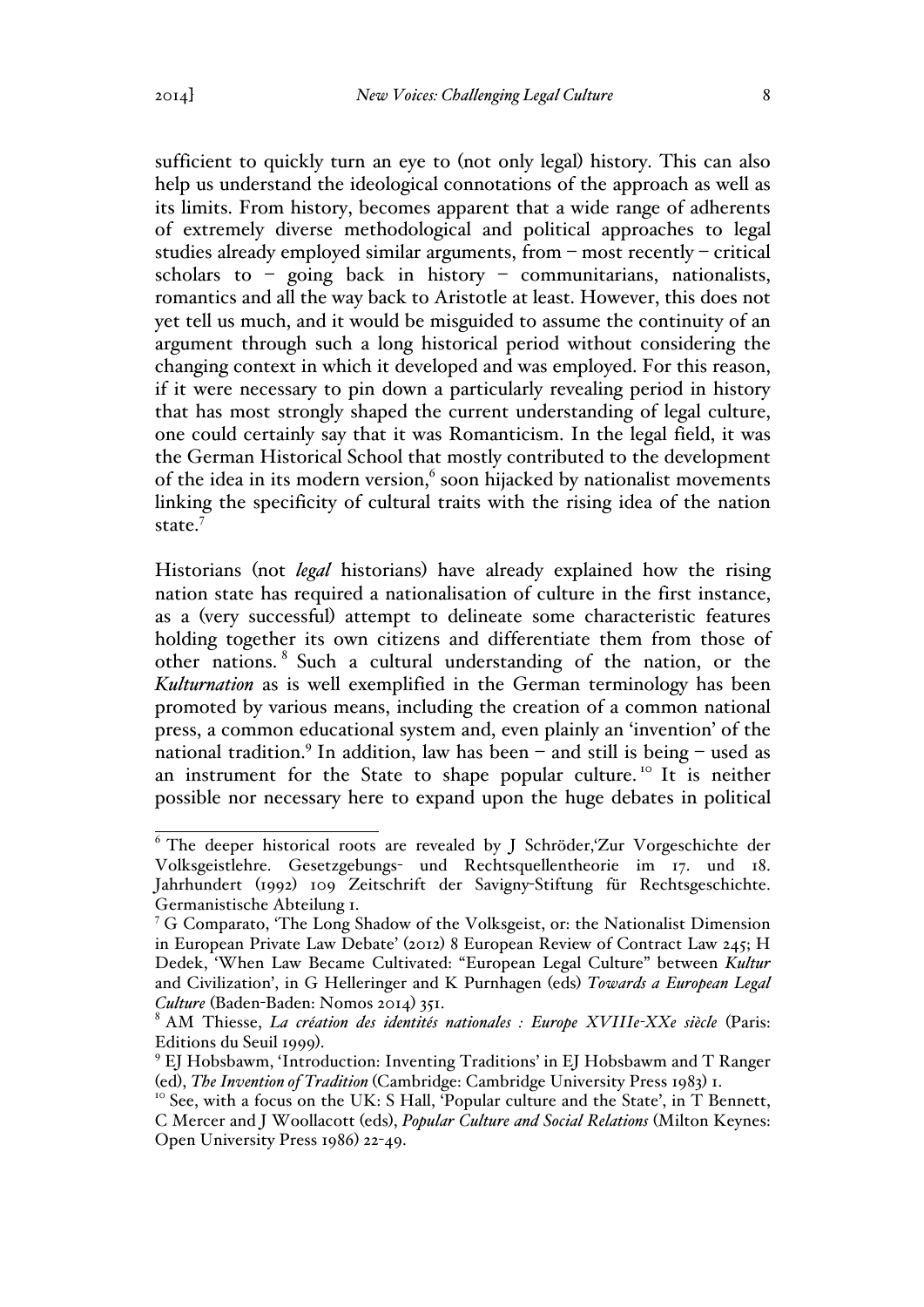science discussing the question of whether culture was plainly invented or whether the nation state just institutionalised a series of existing cultural characteristics. To avoid chicken-and-egg discussions, it suffices here to say that a certain standardisation of culture has been produced by the establishment of the nation state.

In respect of the law, this leads to a particular result. If both the law and culture are nationalised, it is easy to establish their overlap in the form of a national legal culture. These events have led to the almost full alignment of legal culture with the 'national legal culture' that is today perceivable in most debates about the law. The increased complexity of the modern (more or less) globalised world and the amplified intersection of very different legal orders and populations have only favoured the re-emerging of these arguments in the legal discourse. In spite of its 'standardising' origin, (national) legal culture is now more often than not employed as an argument to protect diversity of identities, which are continuously threatened by new levelling supranational legislation, and in broader terms the idea of cultural pluralism.

What is more, the protection of cultural pluralism goes beyond a simple recommendation; it is rather a normative principle, although quite an unclear and controversial one, within the legal order of the European Union that is protected by the provisions of the Treaties concerning respect for the national identities of the Member States. Certainly, it would be interesting, although not particularly enlightening for our purposes, to insist on the particular political circumstances and concerns which surrounded the introduction in the Lisbon Treaties of those provisions that, at least symbolically, safeguard the constitutional specificities of the Member States. It would equally be interesting to consider how these provisions can de facto be contradicted by a series of other provisions in the same treaties.<sup>11</sup> However, the point here is rather that the respect of pluralism and *national* identities is also a normative requirement specifically in the European Union.

#### III. PLURALISM AND HEGEMONY

At any rate, regardless of the contentious historical roots of that concept, one might certainly argue that the idea of legal culture as an expression of pluralism is a valuable achievement in European legal studies. Cultural pluralism would appear as the perfect starting point to reflect seriously about the law in a complex context such as the European one. The EU, we

<sup>&</sup>lt;sup>11</sup> LFM Besselink, 'National and constitutional identity before and after Lisbon' (2010) 6 Utrecht Law Review 36.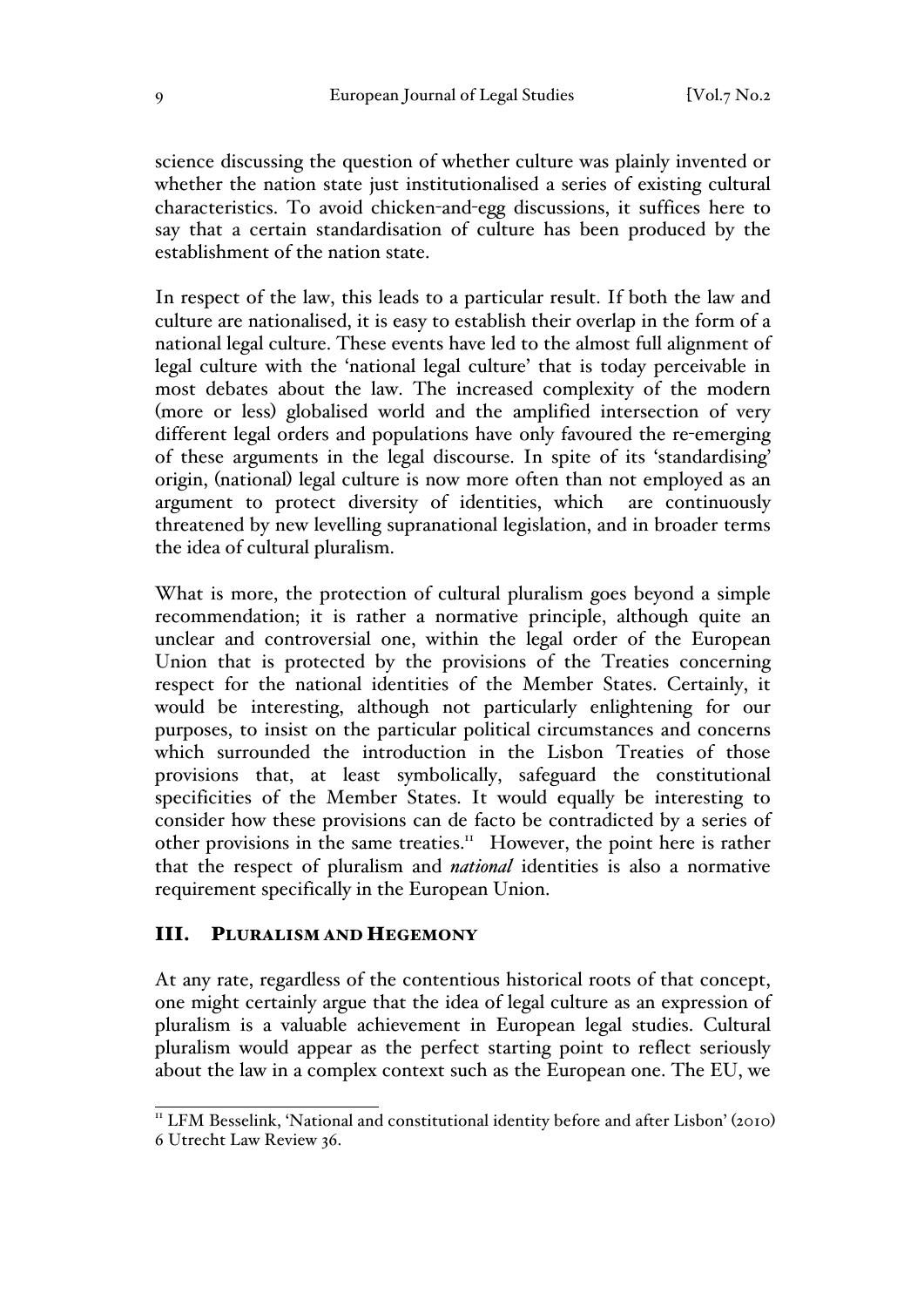might even say, is characterised on the one hand by an allegedly considerable diversity and, on the other hand, by harmonising tendencies which stand in contrast to that cultural diversity and that at any moment risk annihilating national competences. This being so, what is wrong about continuing the Romantic tradition and accepting that private law – possibly as well as other fields of the legal system – is an expression of a national legal culture, and subsequently employing culture as a methodological instrument to analyse the law? All in all, Romanticism is a magnificent intellectual movement - if we just content ourselves with linking legal culture only to that movement and arbitrarily decide to ignore its links with both earlier and later less marvellous political developments. This might all be true, however, there is something profoundly antipluralistic in this defence of cultural pluralism.

An emphasis on national legal culture, in contrast to what one might expect, coincides with a defence of cultural hegemony that disrespects deeper cultural as well as political, social and economic considerations that inspire legal rules. In this sense, national legal culture does not help us to reach a deeper understanding of the law, but might rather impede us from doing so. Quite disappointingly, legal science at least in Europe seems to have embraced a rather minimalistic and static notion of culture borrowed from mainstream anthropology, ignoring those trends in anthropology which have discussed the notion of culture in more critical terms or exposed some of its limits.<sup>12</sup>

The problem lies in our very conceptualisation of culture. In particular, this is mostly static and takes culture as self-contained, a 'monad' that is internally coherent and discernible from others' 'monads' externally, without questioning its internal structure. This static conception, on the one hand, ignores links, parallels and interrelations between the different cultures represented as the necessary product of a specific historical process.<sup>13</sup> On the other hand, it denies the existence of a much deeper cultural pluralism within the category that we take for granted. It has already been mentioned in a previous section of this contribution that the definition of culture requires in the first place a process of standardisation; in other words, cultural homogenisation. This process might be spontaneous and endogenous to a particular community, or it might be

<sup>&</sup>lt;sup>12</sup> See U Hannerz, *Transnational Connections. Culture, People, Places* (London: Routledge 1996).<br><sup>13</sup> By the same token, Duve has recently criticised the general approach to European

legal history which offers the 'self-assurance' that one of Europe's major achievements is its legal culture, rather pleading for a new combination of a regional focus and global perspectives: T Duve, 'European Legal History – Global Perspectives', Max Planck Institute for European Legal History Research Paper Series, No. 2013-06.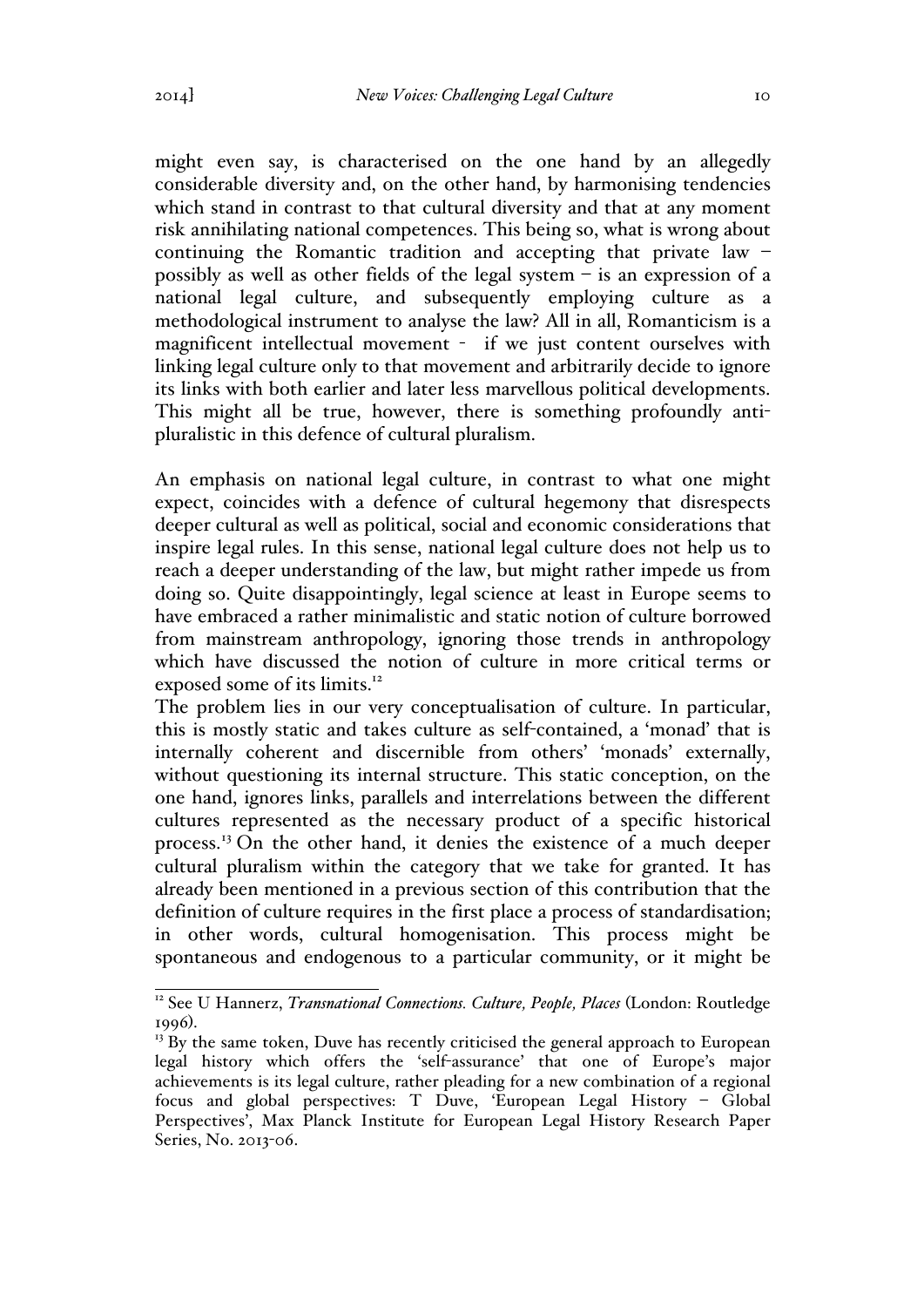authoritatively steered by elites or political institutions with a deliberate view to imposing a particular set of values. In this context, cultural homogeneity coincides with cultural hegemony. If this is true, the question that we should ask ourselves while employing the notion of legal culture is whether we are defending pluralism as we claim to be doing, or if we are in fact supporting hegemony.

In political philosophical terms, this aspect can be exemplified in the debates opposing the similar positions of liberal nationalists and communitarians. While the former highlights the homogeneity of the national category, the latter challenges it and rather pleads for policies of recognition. Nonetheless, communitarian policies of recognition in turn get challenged by those who argue that such policies embody the same hegemonic practice, disrespecting the values and the views of some categories of people within the recognised community. More specifically, the hegemonic potential of the concept can be highlighted referring to the feminist critique. Especially within the ambit of critical legal studies, feminist authors lamented that legal systems generally embody masculine values imposing its rules and ultimately values on women under the false representation of a homogeneity that in reality preserves the masculine standpoint. Criticising communitarian representations of multiculturalism, feminist scholars have highlighted the risk that policies of recognition in favour of specific minorities contribute to the oppression of women in those communities, making women vulnerable to the injustice perpetrated by the majority values of the group, so that such cultural policies ultimately work 'to reinforce some of the most hierarchical elements of culture'.<sup>14</sup>

Let us then continue employing the gender example to highlight this dimension, as well as the case of family law since its cultural dimension is quite self-evident and even allows us for some audacious historical crossreferences, in contrast other fields of private law where the cultural and political dimension is often concealed under a veil of apparent technical neutrality. Gustav Hugo, generally regarded as the founder of the Historical School of Law (the most famous scholar of which was Savigny), made the observation that in countries where the fertility and beauty of women tend to diminish rapidly, polygamy tends to be more accepted in law. This vigorously illustrates the link between culture and the law.<sup>15</sup> Although the concrete link between this cultural factor and the law is not further discussed, one can imagine that polygamy and the beauty of women

<sup>&</sup>lt;sup>14</sup> A Schachar, *Multicultural Jurisdictions. Cultural Differences and Women's Rights* (Cambridge: Cambridge University Press 2001) 3.

<sup>&</sup>lt;sup>15</sup> G Hugo, *Lehrbuch eines civilistischen Cursus, 2.Band* [1799] quoted by J Schröder,'Zur Vorgeschichte der Volksgeistlehre' 31.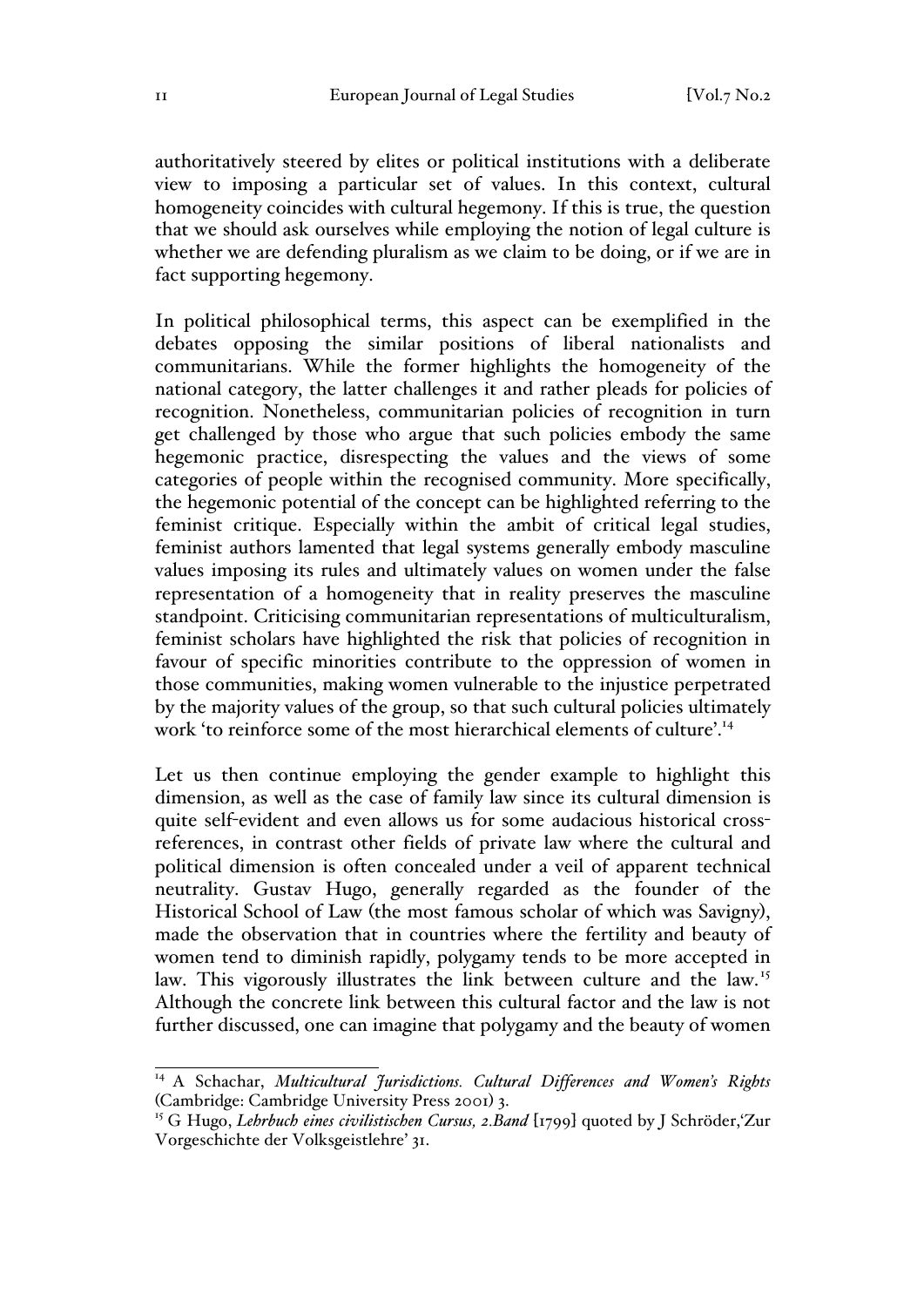are correlated in Hugo's idea since polygyny would simply give the husband the possibility to have a wide range of wives of different ages so as to rapidly 'replace' the elder ones. Whatever the concrete reason might be, and even praising the efforts of Hugo to contextualise the law and relativize its underlying values, there is no doubt that by any standard this is to be regarded as quite a sexist practice. Accepting for a moment this explanation, it would clearly appear that this conceptualisation of the law – and in broader terms the legal cultures of all polygyny-permitting countries –completely embodies a point of view that coincides with the prevailing male perspective. The feminist critique would be to ask where the women's perspective is, and question whether we can be sure that what we have identified as legal culture of a country is not just the recognition on anthropological terms of a particular (male) point of view probably not necessarily shared by others (female)?

The aim of this example is certainly not to deem a particular legal regime or rule as more or less appropriate to represent pluralism or, on the other hand, to comply with some supposed universal value which should be embraced by all States. Rather, it aims to show that such a static representation of culture as referred to by a country and in its law in general terms might fail to describe other cultural, social and political dynamics within the society. This contributes to offering an image of homogeneity, while at the same time promoting hegemony. In the example considered, for instance, the existence of a specific and quite early feminist debate in countries where polygyny has been traditionally allowed by law indeed offers evidence of the more intricate and pluralistic dynamics of culture and family law, notably including the continuous cross-fertilisation of different cultures.16

Outside of the legal field, therefore, these and other considerations have been employed to challenge a certain conceptualisation of culture, as this 'operates in anthropological discourse to enforce separations that inevitably carry a sense of hierarchy<sup>17</sup>, while cultural classifications grouped on the basis of nationality continue show several methodological flaws. $18$ 

# IV. RISKS FOR LEGAL STUDIES

<sup>16</sup> Q Amin, 'The Liberation of Women' [1899] in *The Liberation of Women and The New Woman. Two Documents in the History of Egyptian Feminism* (Cairo: The American University 2001) 83.

<sup>17</sup> J Abu-Lughod, 'Writing Against Culture', in RG Fox (ed) *Recapturing Anthropology. Working in the Present* (Santa Fe: School of American Research Press 1991) 137.

<sup>&</sup>lt;sup>18</sup> J Leerssen, 'Over nationale identiteit' (1988) 15 Theoretische geschiedenis 417-429.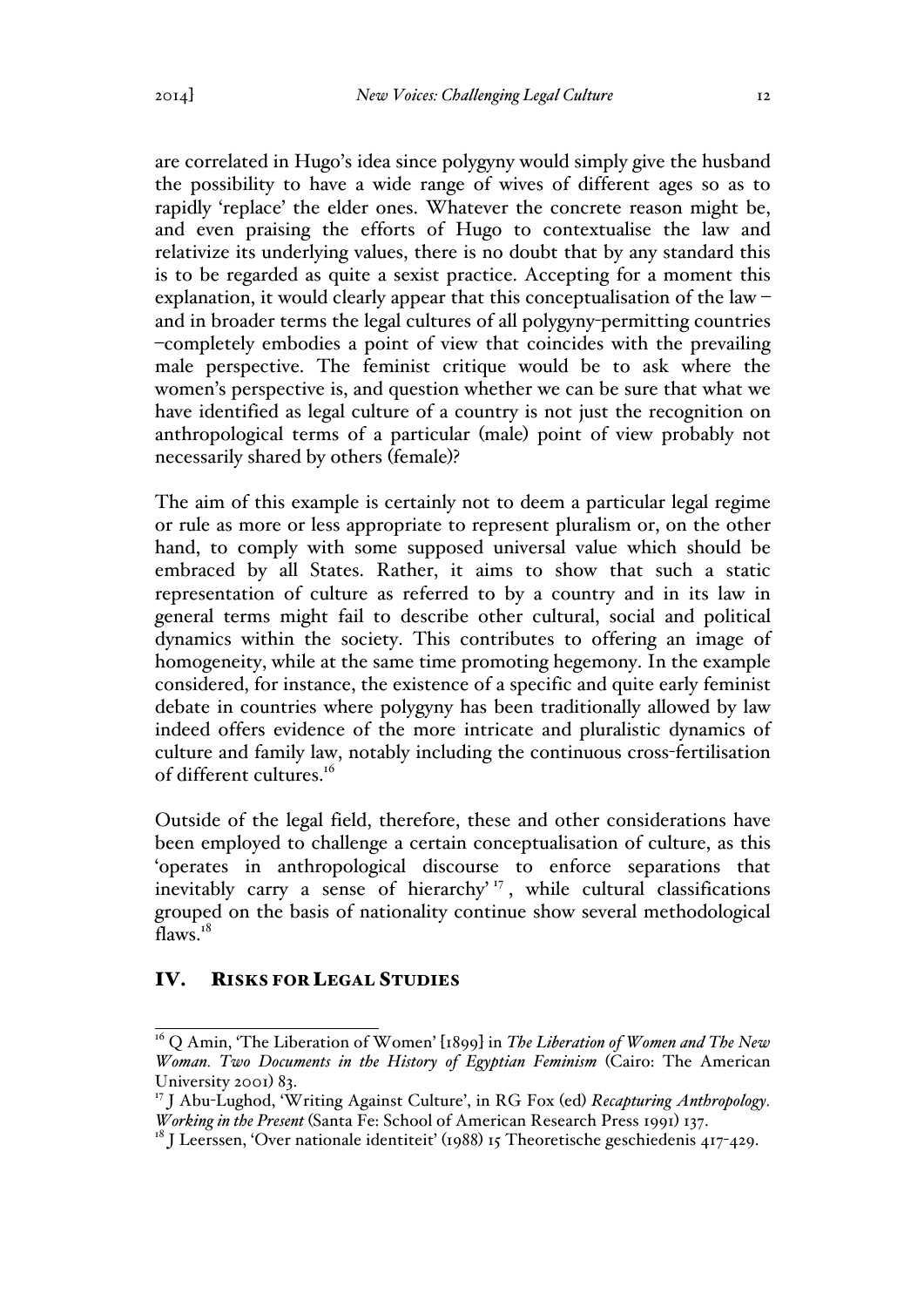Keeping in mind these reservations, and limiting our view to legal studies, we can perceive that this approach might lead to quite peculiar results that are plainly in contradiction with the initial expectation that the employment of the cultural argumentation might offer a heterodox alternative to the positivistic approach. Due to the way in which legal culture is employed as a tool to explain the rule, it often ends up offering de facto the allegedly anthropological justification for a positive rule, such that anthropology paradoxically pays lip service to legal positivism.

This explains in the first place why scholars, in attempting to elaborate new and more comprehensive categories than those usually proposed by the comparative lawyers often criticised for being positivistic and Western-centric, tend to re-propose those very same comparative law categories when they themselves catalogue legal cultures. They will, for instance, distinguish a German legal culture from a French legal culture, a common-law legal culture from a civil law legal culture<sup>19</sup> or, in broader terms, even Western legal culture from socialist legal cultures.<sup>20</sup> Again, a word of caution is needed: This is not to say those cultures do not exist or are wrong conceptualisations of legal diversity, just as it is impossible to say that there is no difference between German and French positive law or the civil-law and the common-law approaches are identical. The point is rather that such a notion of legal culture is of limited use for adding something to what we already know from the study of positive law, other than a certain kind of cultural justification for the status quo which reinforces a particular distribution of power within the community. Rather, culture can become a useful descriptive tool for comparative law when if it is viewed as a dynamic concept, as it might serve for instance to explain the historical continuation of a pre-existing positivistic characteristic. As an example, the extent to which the 'internal legal culture' that was widespread in the now extinct socialist legal family has left an impact in the legal culture of certain countries might be investigated, to show whether a certain kind of socialist legal culture survives the death of socialist legal regimes (although in this case we are more precisely in the field of tradition rather than the one of culture). 21

However, the main difficulty lies not so much in the imprecision of general comparative categorisations (and this would honestly be quite an easy and banal criticism to make), but rather in the capacity of the emphasis on

<sup>&</sup>lt;sup>19</sup> For instance, see P Legrand, 'European Legal Systems Are Not Converging' (1996)  $45$  International and Comparative Law Quarterly 52.

<sup>&</sup>lt;sup>20</sup> For instance, see HW Ehrmann, *Comparative Legal Cultures* (London: Prentice-Hall <sup>1976</sup>). <sup>21</sup> R Mańko, 'Is the Socialist Legal Tradition "Dead and Buried"? The Continuity of

Certain Elements of Socialist Legal Culture in Polish Civil Procedure', in T Wilhelmsson et al (eds), *Private Law and the Many Cultures of Europe* 83.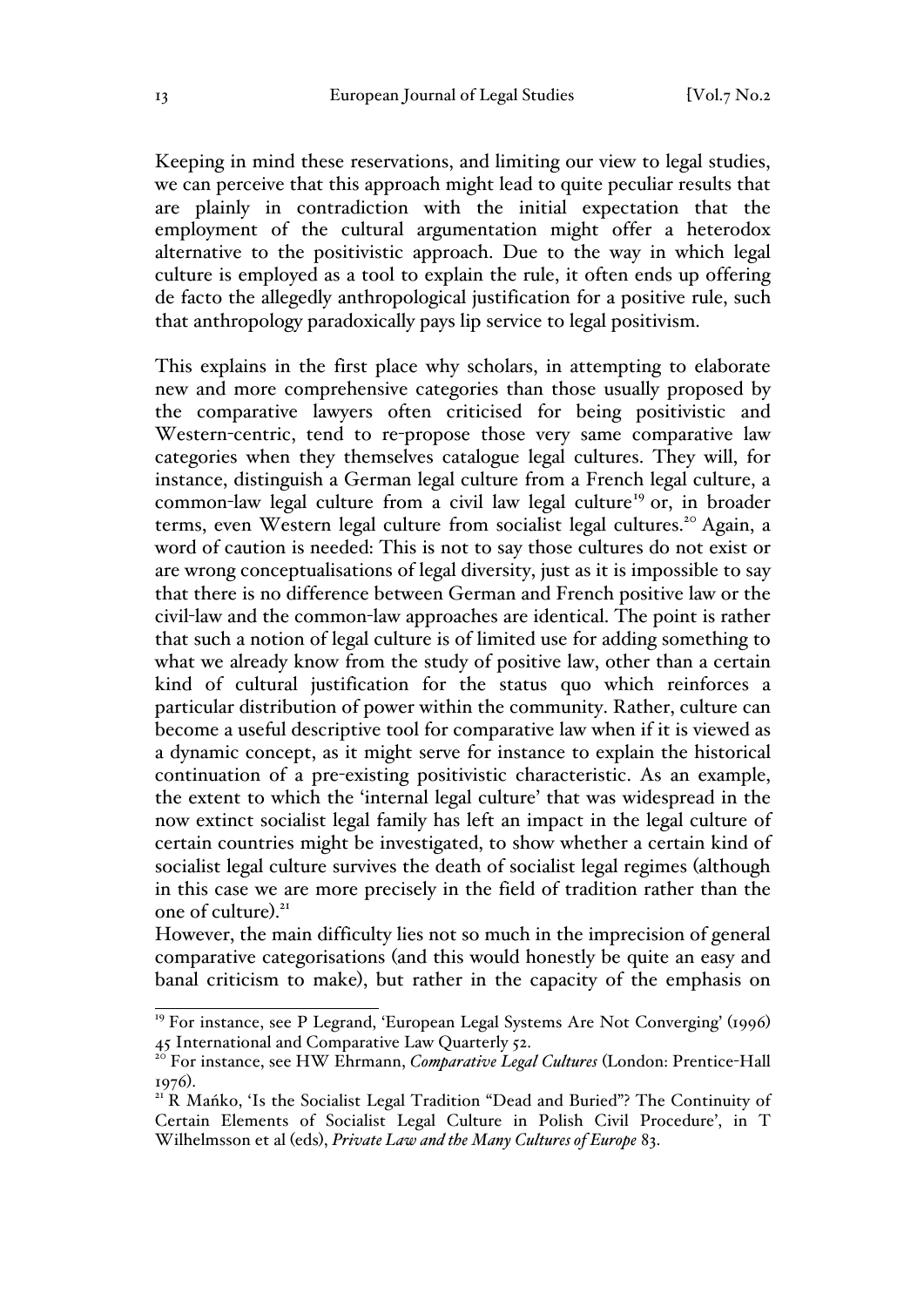legal culture to obfuscate internal social dynamics. In other terms, the approach poses major problems in addressing the pluralism existing *within* the community. As stated, the standardisation of the national culture has historically been an instrument to promote national unity at the price of the repression of infra-national differences. Legal scholars like to compare law to language, which can be a particularly fitting example to exhibit the popular origin of the law. However, accepting this fitting comparison, another similarity should not be ignored, which is that policies of linguistic unification are an example of the tendency to repress minorities: Education systems in most newly unified countries promoted the standardisation of the national language, which necessarily entails a repression or at least marginalisation of local vernaculars. According to this viewpoint, it is immaterial whether this process happened violently through persecution of linguistic minorities, through the prohibition of employing the language, or more liberally through valuable school education in the common language because the practical result is always a hegemonic one. The very same process might impact countless cultural minorities and their ability to reflect their interests in the rules of the legal order.

Nonetheless, the example of linguistic minorities should not lead us to think that the question is just one of ethnic pluralism within a national state. Quite to the contrary, cultures and identities (a bit imprecisely assuming a certain degree of overlap between these concepts) can be of very different types: They can be ethnic, but may also be related to gender identity (as in the previous example), profession, social status and so on. This would obviously include also the important category of national identity. Each of these categories presents a set of 'ways of doing things $^{22}$ , as well as arguably a certain degree of homogeneity of preferences and interests.

This is exactly the kind of pluralism which tends to be neglected by a too static definition of culture understood in 'geographical' terms. If one considers more concretely the specific case of the construction of the category of 'national legal culture' it becomes particularly clear that such neglect is not an accidental side-effect of standardisation but most likely the deliberate objective of the representation of homogeneity within the national community. This was initially the suspicion of early socialists, $2<sup>3</sup>$  ie that the emphasis on national distinctiveness between the nineteenth and

<sup>&</sup>lt;sup>22</sup> RE Goodin, 'Conventions and Conversions, or, Why Is Nationalism Sometimes so Nasty?' in R McKim and J McMahan (ed), *The Morality of Nationalism* (Oxford: Oxford University Press 1997) 95.

<sup>23</sup> PJ Proudhon, *Œuvres Choisies* (Paris: Gallimard 1967) 207.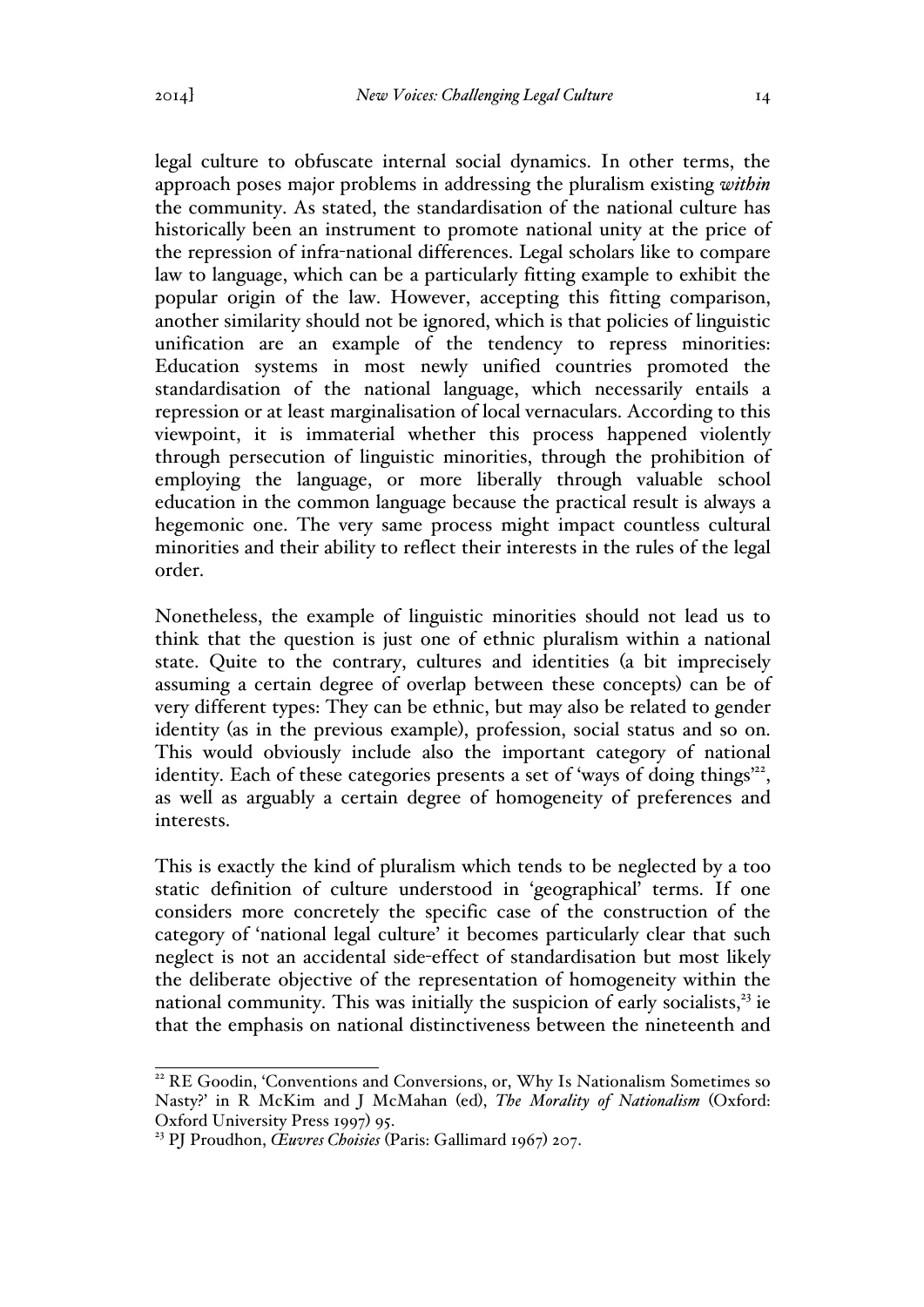the twentieth century could be an instrument to downplay social differences and ultimately weaken the labour movement which ideally aimed to unite workers beyond national borders. To put this concern more directly, as Anatole France famously stated speaking about the First World War: '*on croit mourir pour la patrie, on meurt pour les industriels*'.

### V. IMPLICATIONS

As for legal analysis, these considerations hint at the necessity of articulating further the category of legal culture as a general concept which covers a series of more specific and potentially different cultures. In the first sense, a fundamental distinction to be considered is the one between and internal and an external legal culture,<sup>24</sup> which in our context could be further constructed as a distinction between the professional and the societal legal culture. It is, for instance, completely justified to assume a much higher degree of homogeneity within the professional legal culture (the way in which legal operators think about the law) that has been authoritatively created through legal education, as compared to the societal legal culture which should on the contrary characterise a much wider and heterogeneous group of people. This latter is, indeed, made up of a series of further cultures, identities and interests, of disparate national but also social, political and economic nature. Admitting this plurality, it would be flawed to assume the absolute prevalence of any of these cultures, for instance that the 'national' segment will always be more important than a social identity. In the same way it would be erroneous to think that social identities will always be more important than national ones. As stated, a dynamic understanding of cultures and identities requires that their interaction, including conflicts and overlaps in specific cases,  $25$  should always be considered.

It is important to highlight that these dynamics interest the construction of any legal system and the establishment of any political power. From this point of view, although in the specific European context the cultural argument is most often employed in opposition to the possibility of achieving more legal Europeanisation, even references to a common European legal culture – together with the emphasis on a common European interest – might easily be flawed by the same ideological

<sup>&</sup>lt;sup>24</sup> LM Friedman, *The Legal System. A Social Science Perspective* (New York: Russell Sage Foundation, 1975) 223.

 $25$  In a recent quite provocative paper on EU law, for instance, a distinction has been proposed between centre, periphery (as geopolitical coordinates building upon national ones), businesses and workers as categories encompassing different 'interests, demands or claims' which diverge or converge in concrete legal cases; D Kukovec, 'Law and the Periphery' (2014) European Law Journal DOI: 10.1111/eulj.12113.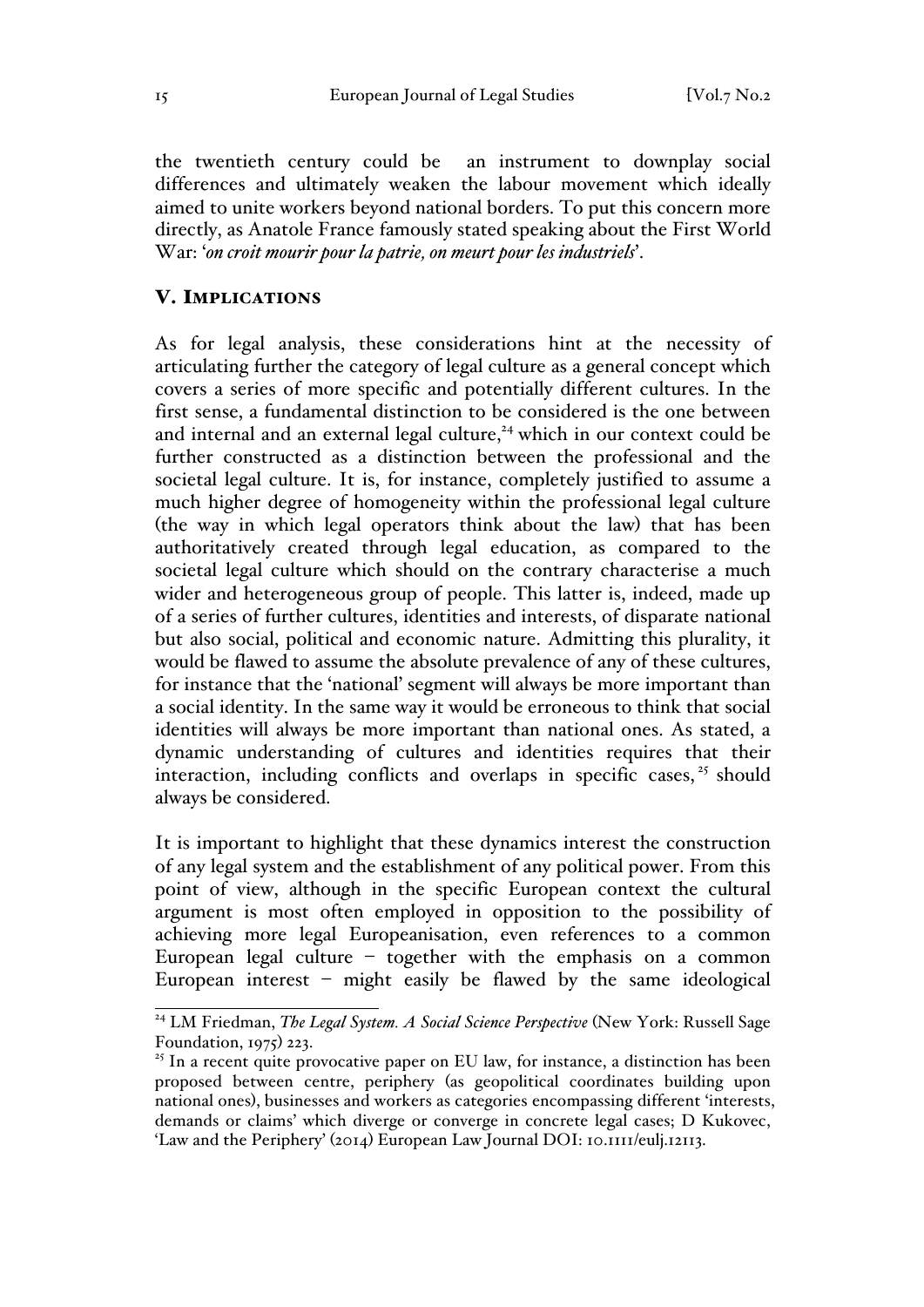preconceptions of legal culture when it refers to the nation or to other kinds of communities. In this sense, both at the local and at the supranational level references to common legal culture might easily respond to the very same proposition of promoting the edification of the community, in an attempt that with regard to the construction of the nation state historians have famously qualified 'nation-building' and that, in a broader context, we can refer to as 'community-building'.<sup>26</sup>

What is then the bottom line of these considerations? That culture should be avoided as a term? That culture by itself does not exist, or is always an ideological construction, so that in the end, modifying Margaret Thatcher's famous remark, it should be concluded that there is no such thing as 'culture', just individuals? At this point, also the critique of (legal) culture faces the risk of becoming ideological  $-$  an inherently libertarian proposition meant to delegitimise and loosen community ties leaving the individual alone with her own deconstructed identity, interests and selfcentred rationality in a further globalising world where there is increasingly less space for the public sphere. To be sure, Hayek employed arguments to sustain the pluralism of society and its separation from the State<sup>27</sup> that paradoxically perfectly echo those now used by progressive thinkers in favour of 'multiple identities'. <sup>28</sup> In this sense, the critique of national culture would have shifted from one end of the political spectrum to the other, turning from an argument initially employed by socialists against a capitalism-driven State to an argument to advance the neo-liberal liberation of the individual from her community and her inclusion in an increasingly less State-centred global economy.

Rather, what is necessary is to dissect more clearly the idea of legal culture, sidestepping its employment as just a rhetorical expression to cover quite different concepts justified by different political agendas or preconceptions. In order to avoid this, what appears necessary is that culture be rather explored in a dynamic and pluralistic way. At the same time, such a dynamic and pluralistic interpretation of legal culture can help to steer clear of the risk that the notion is employed in an even unconsciously hegemonic way, to support the status quo and justify the prominence position of that cultural segment that has already managed to implant its own values and interests in the legal system. In this sense,

<sup>&</sup>lt;sup>26</sup> G Comparato, 'Europe vs the Nation State in Private Law? Legal Cultures and their Community-building Function', in G Helleringer and K Purnhagen (ed) *Towards a European Legal Culture* 329

<sup>27</sup> F.A. von Hayek, *Law, Legislation and Liberty. Vol.3. The Political Order of a Free People*  (London: Routledge & Kegan Paul 1979), 140.

<sup>&</sup>lt;sup>28</sup> A Sen, 'Justice across Borders', in P De Greiff and C Cronin (ed), *Global Justice and Transnational Politics* (Cambridge: The MIT Press, 2002) 42.